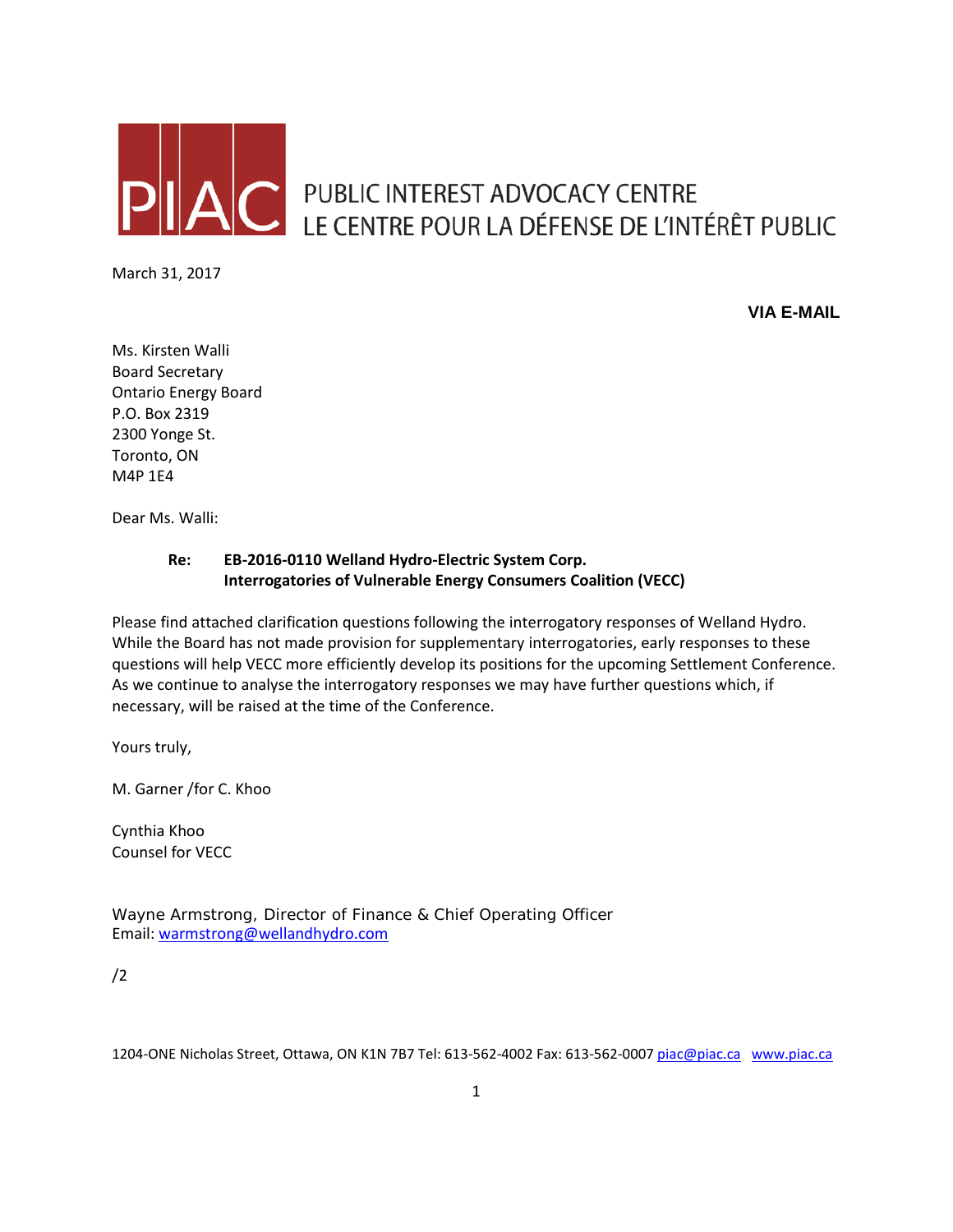| <b>REQUESTOR NAME</b>             | <b>VECC</b>                                             |
|-----------------------------------|---------------------------------------------------------|
| <b>INFORMATION REQUEST ROUND:</b> | # 2 Pre-ADR Clarification                               |
| TO:                               | <b>Welland Hydro-Electric System</b><br>Corp. (Welland) |
| <b>DATE:</b>                      | March 31, 2017                                          |
| <b>CASE NO:</b>                   | EB-2016-0110                                            |
| <b>APPLICATION NAME</b>           | 2017 COS Application                                    |
|                                   |                                                         |

### **3-VECC 49**

Reference: VECC 24 c)

- a) Please confirm that in the estimation of the revised Load Forecast model (which uses data up to 2016) the value of the CDM activity variable for 2016 does not reflect the actual results from CDM programs implemented in 2016 (but rather the planned results based on Welland's 2015-2020 CDM Plan).
- b) Please provide a revised Load Forecast model and forecast results based on the corrected data for the period 2002-2015.

### **3-VECC 50**

- Reference: VECC 25 Revised Load Forecast Model, CDM Activity Tab Welland 2011-2014 CDM Results with Persistence
	- a) It is noted that for 2015 CDM programs persisting savings in 2016 and 2017 are estimated using historic persistence rates (CDM Activity Tab, Cells AE16 and AF16). However, the IESO actually produces a report (titled – Final 2015 Annual Verified Results – Annual Persistence Report) that sets out the persisting effects of an LDC's 2015 CDM programs and which other distributors have filed in their 2017 COS proceedings (e.g. CNPI – EB-2016-0061). Please provide the comparable report for Welland.
	- b) It is noted that persisting impact of 2014 CDM programs actually increases in 2017 (CDM Activity Tab, Cell AF15). It appears that this is attributable to one of the 2014 Industrial Energy Manager Initiatives. Please explain: i) what this initiative is; ii) why the savings are increasing in 2017; and iii) why these future